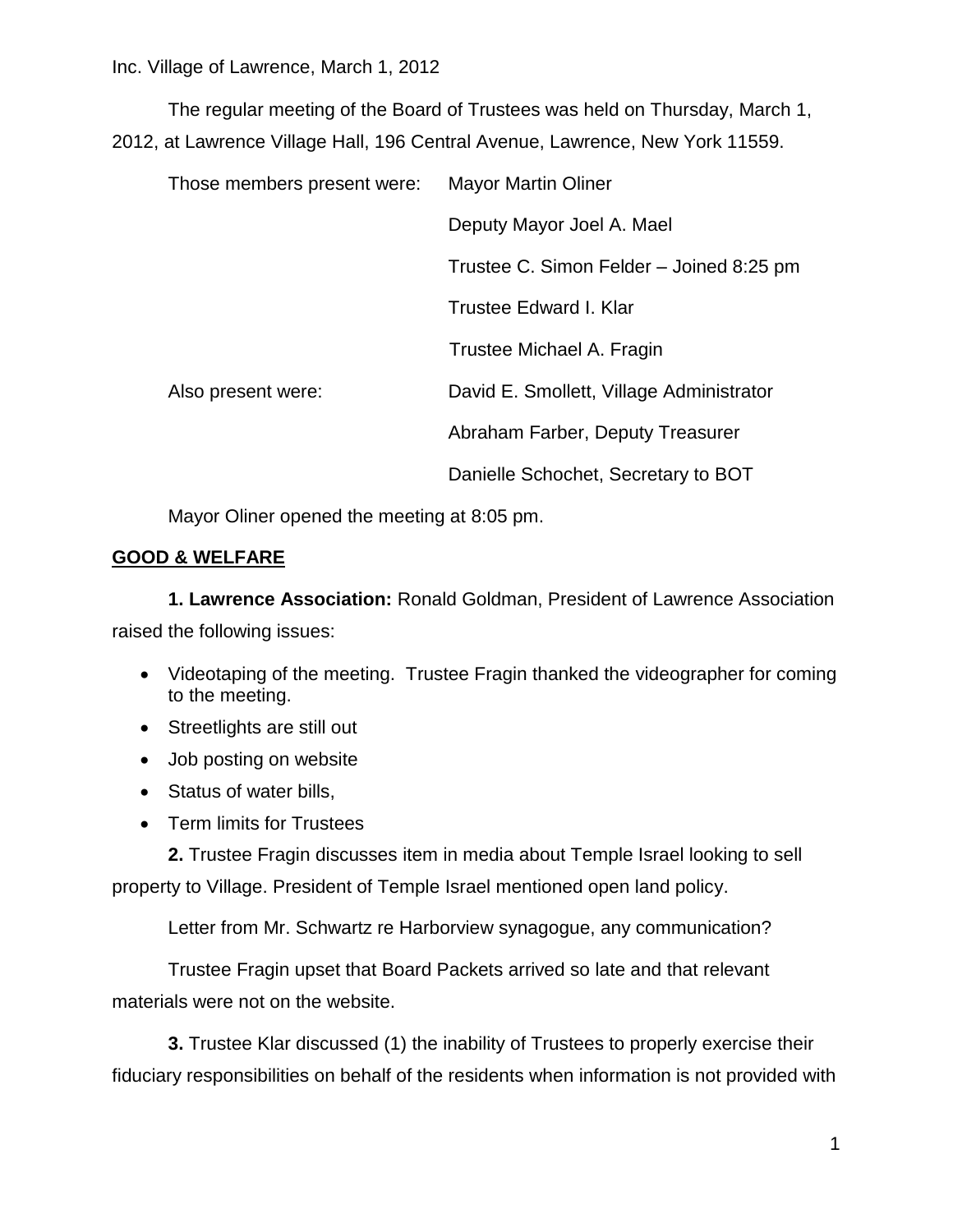Inc. Village of Lawrence, March 1, 2012

ample time to review prior to a meeting, and (2) the failure of the Administration to respond to requests for information.

### **NEW BUSINESS**

**Item 1 – Approval of abstracts – General Fund #647, Recreation Fund #56, Sewer Fund #49, Trust Fund # 240** 

**Board Action:** Tabled

### **Approval of Payroll abstract # 2310**

**Board Action:** Trustee Klar made a motion to approve. Mayor Oliner seconded the motion. All in Favor.

 **Item 2 –Resolution that applications for corrections of assessment on the 2012/2013 tentative assessment roll be in all aspects denied and that the tentative assessment is in all respects confirmed:**

**Board Action:** Mayor Oliner Moved to approve the resolution, Trustee Klar seconded the motion.

Mayor Oliner –AYE

Trustee Klar - AYE

Trustee Mael – AYE

Trustee Felder – AYE

Trustee Fragin - Abstains

#### **Item 3 – Resolution to Appoint Election Inspectors**

- **(1) That inspectors of election be employed at \$200.00 for Chair and \$175.00 for inspectors for the Village Election to be held on June 19, 2012.**
- **(2) That the following persons be and hereby are appointed as inspectors of election: Mr. Aaron Philipson, Ms. Mildred Spinner, Ms. Beverly Lowenthal, Ms. Rosalyn Gold, Ms. Sandra Last, Mr. Robert Karol. Two of which will be alternates.**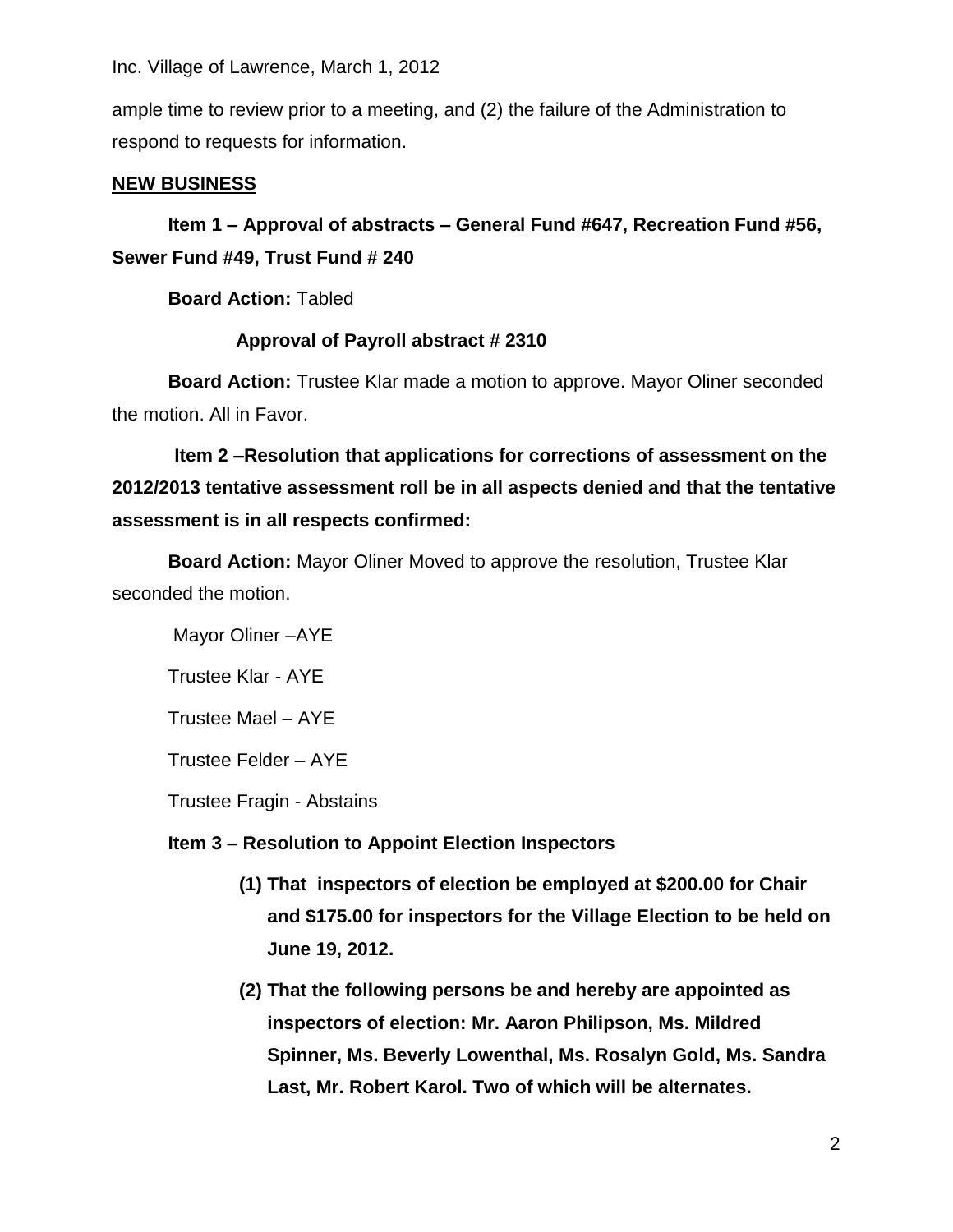**Board Action:** Mayor Oliner moves to approve the appointments. Trustee Felder seconds the motion. All in favor.

**Item 4 – New Equipment request from LY&CC Greens Keeper Adam Thomas.**

**Board Action:** Moved to executive session.

**Item 5 – Resolution to approve proposal for Fire Alarm Service Contract for LY&CC.**

**Board Action:** Mayor Oliner moves to retain Bud Morgan, subject to legal counsel as to have no negative results of voiding the warranty. Trustee Klar seconded the resolution. All in favor.

# **OLD BUSINESS**

**1. Post Office Parking Lot Update –** Mayor Oliner asks Administrator Smollett to write a letter to our representative in Hempstead to assist in this matter. Mayor Oliner will sign the letter.

**2. Speed mitigation – New McNeil Avenue –** Administrator Smollett presented various options. No action taken.

**3. Street Lights – 878/Broadway –** Mittman Electric has identified the lights that are out. They will repair as soon as their bucket truck is returned from the shop. Administrator Smollett arranged to borrow a bucket truck from another municipality if necessary.

**APPROVE MINUTES: December 15, 2011, January 12, 2012, February 9, 2012.**

#### **Board Action: -** No action taken.

There being no further business, Trustee Klar moved to convene in Executive Session to discuss matters that may lead to the hiring, firing or discipline of one or more employees and separately, matters dealing with pending litigation. Mayor Oliner seconded the motion. All in favor.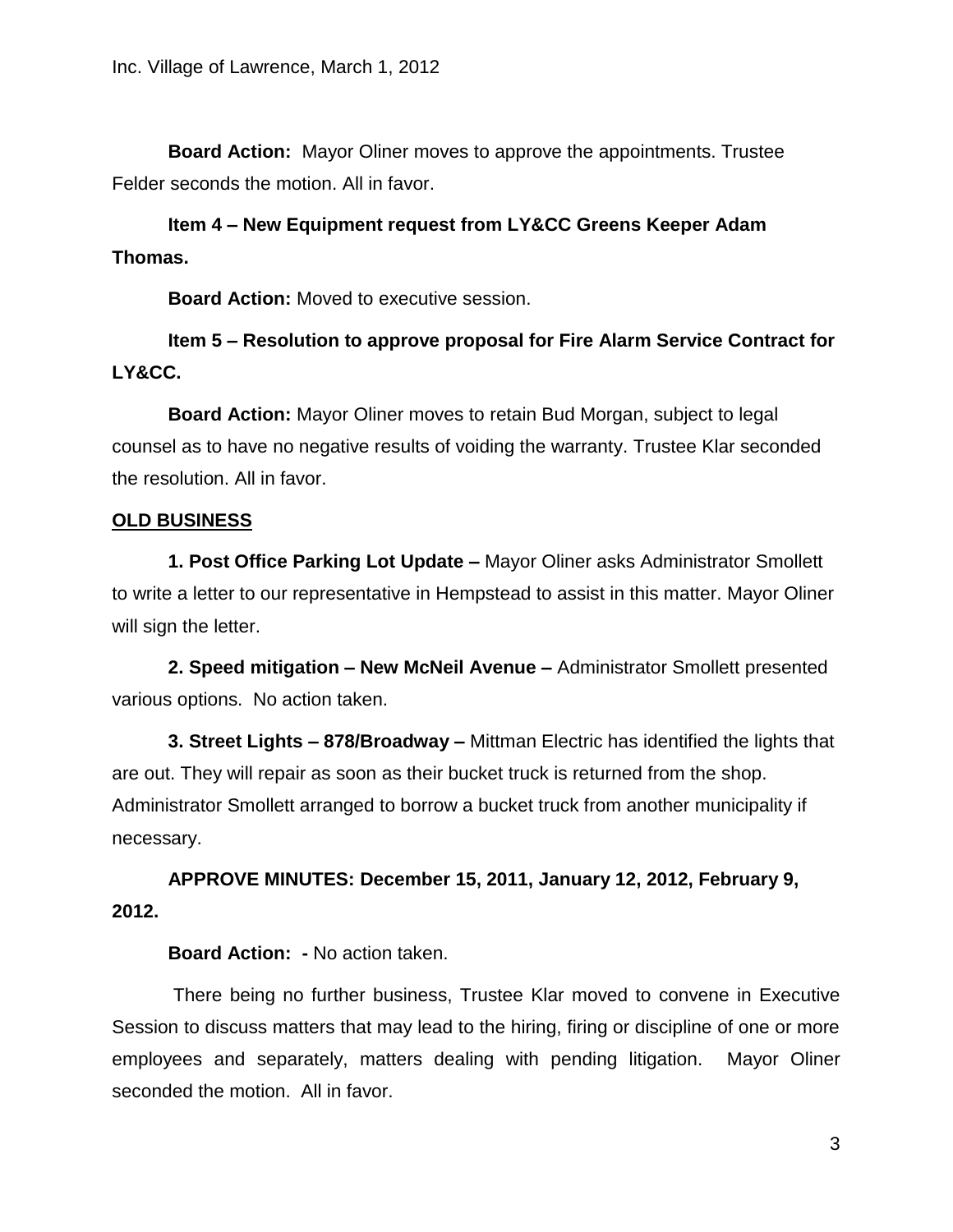The Board convened in executive session at 9:55 PM.

The Board returned to public session at 11:15 pm. There being no further business, the meeting was adjourned.

This is to certify that I, David E. Smollett, read the preceding minutes, and they are in all respects a full and correct record of such proceedings.

David E. Smollett, Administrator,

Clerk/ Treasurer